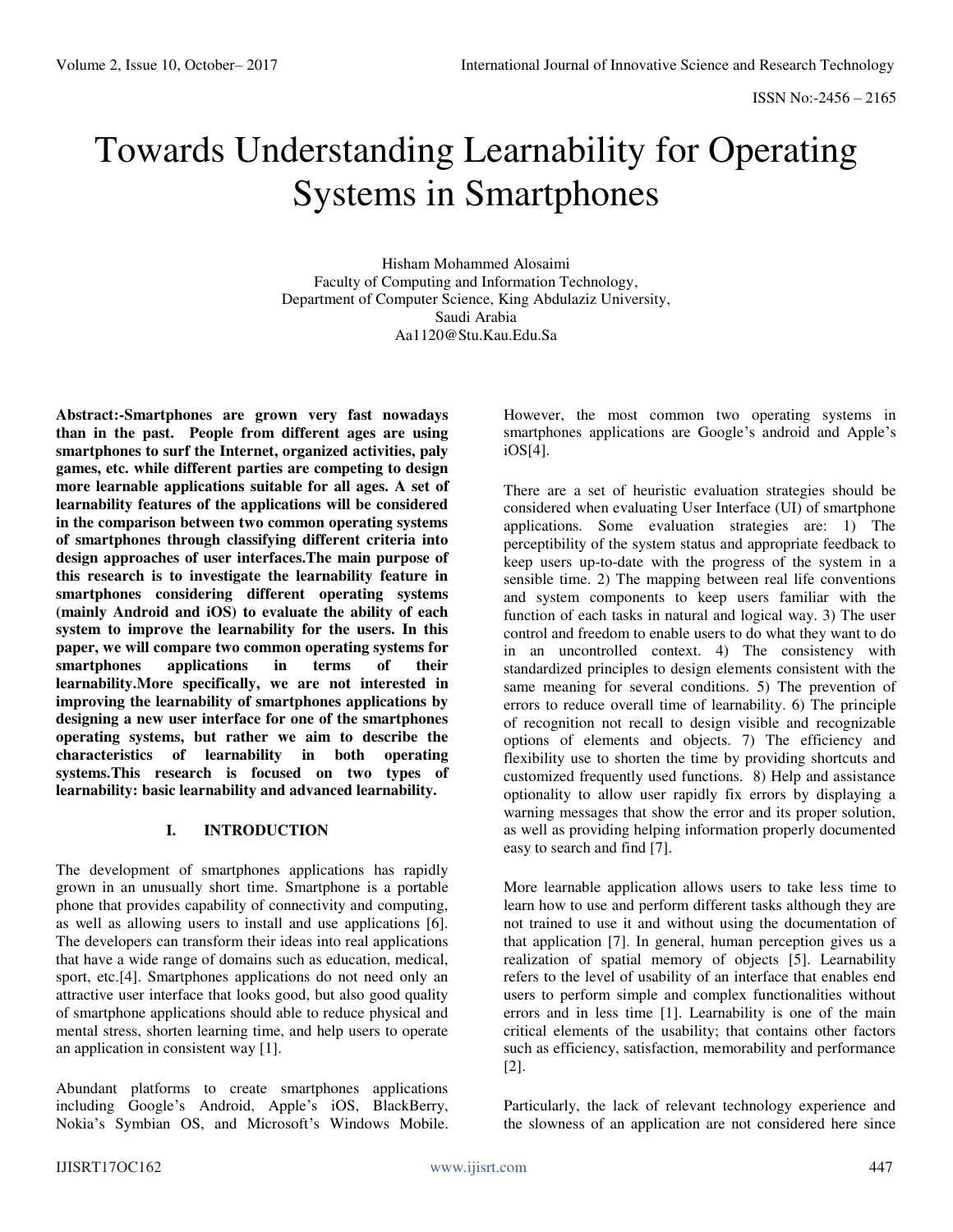they are dependent to the human knowledge and the quality and power of a smartphone not operating system. The difficulty of learning to use technology is not concerned in this research, since it depends on a set of personality characteristics not on the design of an application. A set of learnability features of the applications will be considered in the comparison between two common operating systems of smartphones through classifying different criteria into design approaches of user interfaces.

The main purpose of this research is to investigate the learnability feature in smartphones considering different operating systems (mainly Android and iOS) to evaluate the ability of each system to improve the learnability for the users. In this paper, we will compare two common operating systems for smartphones applications in terms of their learnability. Particularly, this study helps developers to choose the best operating system or platform for developing application in terms of learnability issue.

In this paper, we are motivated to answer the following main questions regarding the design approaches and learnability criteria for smartphones operating systems:

- How Android and iOS smartphones operating systems improve the learnability of the applications for the users?
- What are the main factors that affect the learnability in two chosen smartphone operating systems?
- How to evaluate the applications of smartphones in regard of learnability for iOS and Android platforms?

## **II. LITERATURE REVIEW**

Multiple mobile applications were developed that operate on a specific number of operating systems. Some of them are cross platform applications that can operate on any operating system, while others may be platform dependent. However, every platform is independent and has its interaction philosophy to create mobile applications with interaction design.

The first version of Android was released in 2008, while the present version is Android 5 (also called Lollipop) [11]. The first version of iOS was released in 2007, while the present version is iOS 8 [11]. As known, iOS and android are the two most common smartphone operating systems and they are the first options while developers want to develop smartphone application [7]. Learnability is one of the main measures used to determine the Usability, which falls under the human computer interaction field of research. Furthermore, it is an ongoing discussion due to the many interfaces frequently developed for devices [12].In the following subsection, I provide several related works to my study ordered from the newest to the oldest.

Wukkadada et al, 2015, [10],have compared between iPhone and android operating systems with respect to various issues such as customer concerns and developer knowledge. The key comparison criteria considered memory randomization, built in antivirus, and data storage format. The results of the paper have confirmed that iOS limits the used hardware which cannot be easily obtained. This issue motivates customers to prefer Android operating system which is much cheaper and even freeware. On the other hand, iOS error reporting is better than Android. Therefore, error reporting helps users for more experience inn learnable interfaces.

Barea et al., 2013, [3], have compared the discriminations between the two common operating systems of smartphones, android and iPhone in terms of the interaction philosophy. Three possible cross platform approaches were discussed for consistency purpose and marketing objective. The results showed many differences among the design approaches and interaction ways and decisions. iOS has more constrained interaction design than Android ones. For this reason, Android has better interaction design than iOS that enables Android to be further extended due to the usability features, platform conventions, and user satisfaction and acceptance.

Phillips et al., 2011, [8], have considered the technique of knowledge production of the operating systems such as the possibility of open source and accessible infrastructure of surveillance. The results of the study have proved the capacity of google to become a typical mass media corporation by predicting the political and cultural consequences in the process of making profits. The authors expect that the surveillance of google products mainly android operating system in the cloud is much larger than other products. This refers to the easily to download, understand, remember, and learn.

Goadrich & Rogers, 2011, [4], presented a brief description of Android and iPhone operating systems through making a comparison between them in terms of their performance, growth, and platform. In addition, several support features in each operating system such as security, usability, as well as other advantages and disadvantages were discussed. The main goal of the paper was not to determine the winner between two operating systems but rather to specify which is the best one from the perspective of our favour.

The study of [11] has compared between the interface design of top three mobile operating systems considering human computer interaction principles. The study has conducted a quantitative experiment by distributing a questionnaire to ask the participants to perform some ordinary tasks on three different platforms. The results proved that Android was the best in terms of interaction design, whereas other platforms such as iOS and windows phone were the worst. The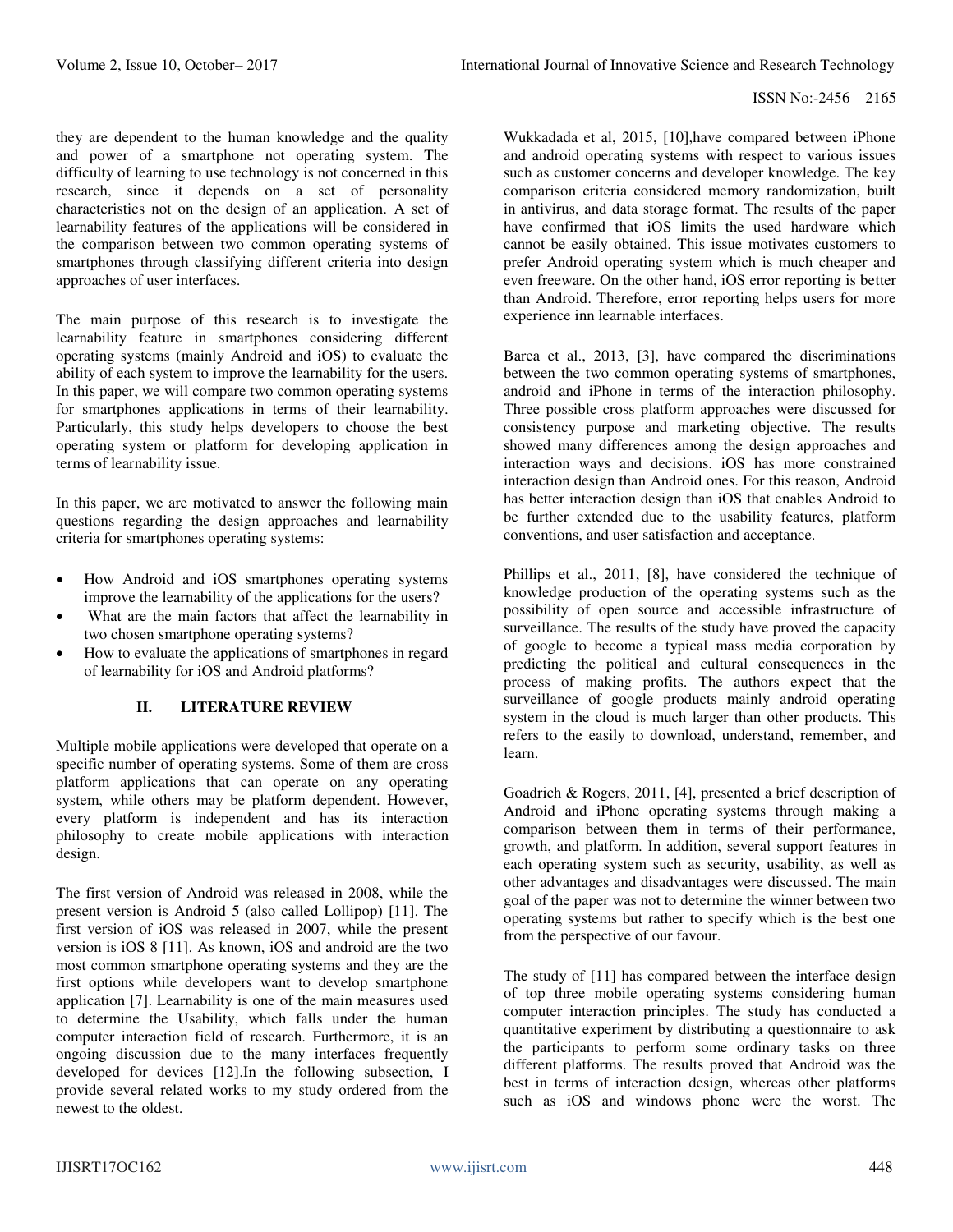discussion presented in the study has confirmed that novice users do not prefer to use iOS interface design.

#### **III. DISCUSSION**

We are focused into two types of learnability: basic learnability and advanced learnability. We are intended in investigating learnability feature of smartphones applications and studying the main differences between two mentioned above operating systems. Hence, we are not interested to improve the learnability of smartphones applications by designing a new user interface for one of smartphones operating systems, but rather we aim to describe the characteristics of learnability in both operating systems.

Form development perspective, the computers used to develop iOS applications should be powerful and restricted to running on Macintosh OS since the size of smartphones applications are small in general. In contrast, Android OS is not restricted to the operating system of the computer used to develop an application; it can be developed on a computer running Linux systems, Mac OS and Windows. This feature gives Android applications more flexibility to develop using most operating systems without any specialized hardware and requirements [4].From usability and learnability perspectives, one of the most crucial factors of the learnability is the time take in understanding the functionality of each element in an application, so less time indicates more efficiency [7].

| <b>Basic Learnability Features</b>  | <b>Advanced Learnability Features</b>                                                      |  |  |
|-------------------------------------|--------------------------------------------------------------------------------------------|--|--|
| Simple enough                       | Use visual design and behavioral design.                                                   |  |  |
| $\bullet$                           | $\bullet$                                                                                  |  |  |
| Easy to understand                  | Show all information needed to complete process.                                           |  |  |
| $\bullet$                           | $\bullet$                                                                                  |  |  |
| Easy to learn                       | Enable users to make decisions.                                                            |  |  |
| $\bullet$                           | $\bullet$                                                                                  |  |  |
| Easy to remember                    | Responsibility control of the user actions.                                                |  |  |
| $\bullet$                           | $\bullet$                                                                                  |  |  |
| Small icon used                     | Keep user aware and informed with the accurate status.                                     |  |  |
| $\bullet$                           | $\bullet$                                                                                  |  |  |
| Natural page flow                   | Tested by color blond individuals.                                                         |  |  |
| $\bullet$                           | $\bullet$                                                                                  |  |  |
| Visible navigation                  | Top level consistency, platform consistency.                                               |  |  |
| $\bullet$                           | $\bullet$                                                                                  |  |  |
| Interactive contents                | Easier and faster interaction.                                                             |  |  |
| $\bullet$                           | $\bullet$                                                                                  |  |  |
| Progress and status of<br>$\bullet$ | Splash screens, feel single app, and visualized design elements.                           |  |  |
| system                              | Small visible structures including buttons, symbols, scroll bars, icons, etc.<br>$\bullet$ |  |  |
| Description of each                 | The location of elements.                                                                  |  |  |
| $\bullet$                           | $\bullet$                                                                                  |  |  |
| element                             | Interpretation of user behavior<br>$\bullet$                                               |  |  |
| Meaningful warning                  | Discoverability                                                                            |  |  |
| $\bullet$                           | $\bullet$                                                                                  |  |  |
| messages                            | Allow undo option.<br>$\bullet$                                                            |  |  |
| Teach user how to fix               | Understandable, self-consistent, and stable                                                |  |  |
| $\bullet$                           | $\bullet$                                                                                  |  |  |
| errors                              | The inclusion of metaphors to enable users to rapidlytrigger their memories.<br>$\bullet$  |  |  |
| Consistency of content              | high contrast readable text.                                                               |  |  |
| $\bullet$                           | $\bullet$                                                                                  |  |  |
| Familiar layout                     | using keywords to form unique button labels, menus.                                        |  |  |
| $\bullet$                           | $\bullet$                                                                                  |  |  |
|                                     | Make balance between easy to use and easy to install.<br>$\bullet$                         |  |  |
|                                     |                                                                                            |  |  |
|                                     |                                                                                            |  |  |
|                                     |                                                                                            |  |  |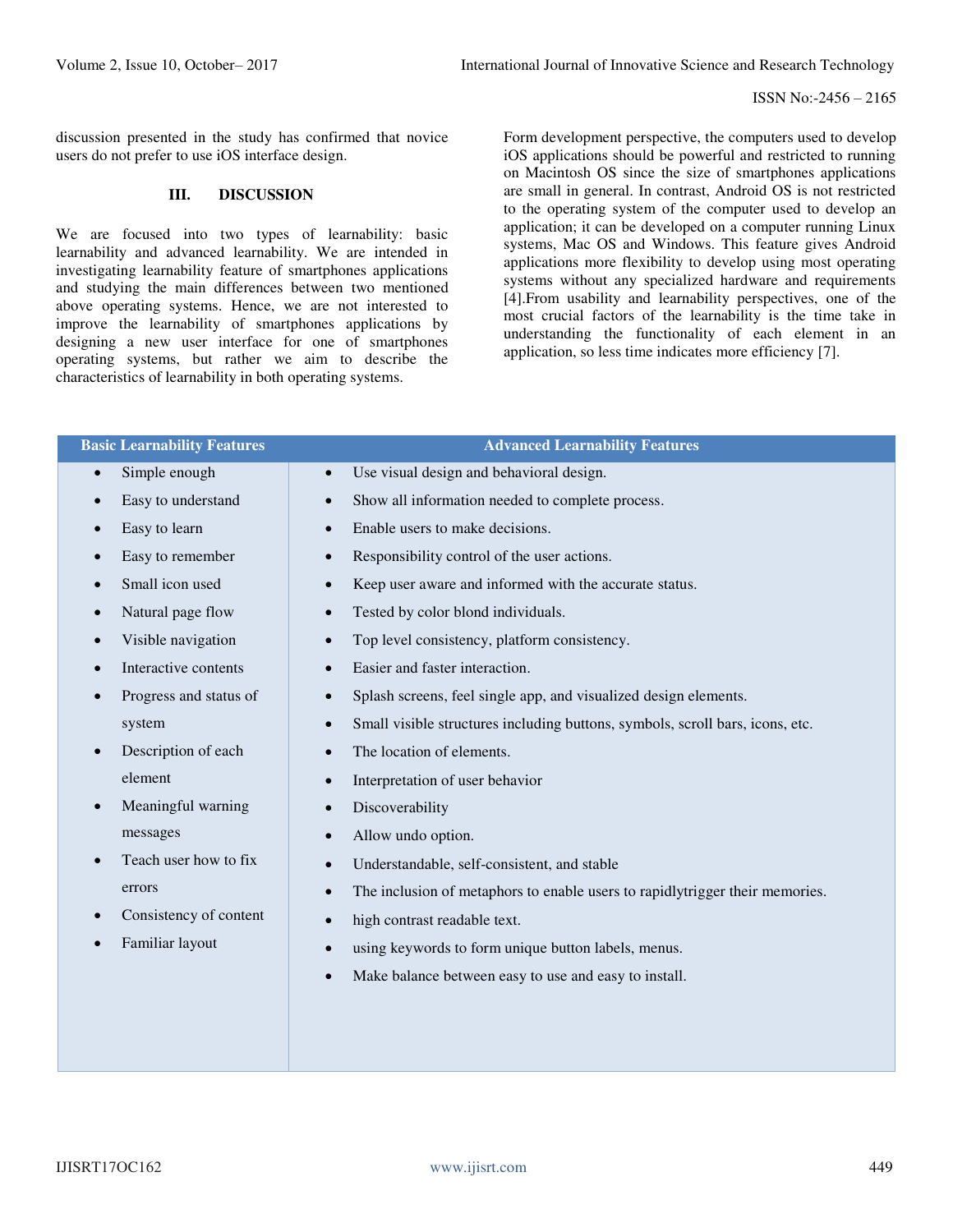Table 1 shows some propositions of the author regarding basic and advanced learnability features of mobile operating systems. It contains a set of principles or rules that help developer or examiner in designing and evaluating the proper characteristics of smartphone applications either android or iOS.

Some of the measures of how much an application is learnable and functions of the learnability measurement (the level of the learnability) are [9]:

- Measures of how effective such as number of function learned and the percentage of users who successfully manage learning.
- Measures of how efficient such as time taken to explore, time taken to learn, time taken to re-learn, and the efficiency of learning (performance).
- Measures of how user is satisfied such as the use of a scale to rate the ease of learning.
- Other measures such as number of encountered errors, time to fix errors.

From the perspective of the author, user's satisfaction is dependent to the learnability feature since high learnability level of any application helps the user to quickly learn the functionality, aim, and how to use that application and then to be more satisfied. Hence, the ability of user to fix some errors or to recover from system crash lead to increase the probability of scaling learnability score or level.

Learnability can be measured through an establishment of an analysis considering different factors such as the level of competence, feedback from users, user help and assistance, user interface usability, the visibility and the location of icon (operation), prevention of errors, contrast in function, design standards, the sequence of tasks, the presentation of information, the coverage of system functionalities, the attractiveness and interactivity of content, the direction of the elements, the completeness of information, the clearness of an operation text, etc. [7].

In the following subsection, we provide a set of important learnability criteria that comprise the major components of learnable smartphones applications and affect the use of an application [6].

- Design space of improving the learnability.
- Permanency of learning support.
- Icons apply learnability support.
- Source of learning support.
- Changes in functionality.

Based up on, the design of smartphones applications should consider learnability features to support more enhanced usability. Thus, it helps in supporting many other measures like metaphors clarity and indication, icons and buttons interpretation, and functionality changes adaption.After this overlook about the learnability feature, we conclude the requirements for good learnable applications based on operating system or platform of smartphone, mainly iOS and Android in Table 2.

|                   | <b>Differences</b>                                                                                                                                                                                                                                                                                                                                                                                                                                                                                   |                                                                                                                                                                       |                                                                                                                                                                                                                              |
|-------------------|------------------------------------------------------------------------------------------------------------------------------------------------------------------------------------------------------------------------------------------------------------------------------------------------------------------------------------------------------------------------------------------------------------------------------------------------------------------------------------------------------|-----------------------------------------------------------------------------------------------------------------------------------------------------------------------|------------------------------------------------------------------------------------------------------------------------------------------------------------------------------------------------------------------------------|
| <b>Criterion</b>  | <b>Android</b>                                                                                                                                                                                                                                                                                                                                                                                                                                                                                       | <b>IOS</b>                                                                                                                                                            | <b>Similarities</b>                                                                                                                                                                                                          |
| <b>Navigation</b> | The action bar in Android is placed on the same<br>location that the back button in the bottom part of<br>the screen.                                                                                                                                                                                                                                                                                                                                                                                | The navigation in iOS relies on the<br>top-positioned navigation bar.                                                                                                 |                                                                                                                                                                                                                              |
|                   | The action bar in Android holds a control to<br>alternative views, action buttons like the search<br>and the app icon.                                                                                                                                                                                                                                                                                                                                                                               | The navigation bar in iOS holds a<br>title for the current screen, the back<br>button, and, buttons in its right part.                                                |                                                                                                                                                                                                                              |
| <b>Screenshot</b> | ● 第 □ ● で 約 時 班 田 田<br>$9$ O $\nabla$ $\angle$ 10:32<br>Q<br><b>News Feed</b><br>45<br>21<br>$\equiv$<br>$\sqrt{2}$<br><b>Ilian Muranzo:</b> via Mother Jones<br>FCC chairman finally gets fully behind net neutrality<br>FCC chairman Tom Wheeler is now officially on board.<br>motheringen co.<br>dr Share<br>wia Slate.com<br><b>Iomeopathic Cough and Cold</b><br>Remedies" for Kids Don't Work.<br>So Don't Buy Them<br>STATUS<br>$Q$ CHECK IN<br><b>EQ PHOTO</b><br>O<br>Ο<br>$\triangleleft$ | <b>HOOR ATAT M-Call ? OF</b><br>Q Search<br>□ Status<br>ian illiumnam shared a link<br>modificazionese inner<br>Illian Miumman shared a link.<br>1 hour ago - in<br>巴 | 10:34 AM<br>$+100%$<br>上三<br><b>Q</b> Photo<br><b>Q</b> Check In<br>FCC chairman finally gets fully behind net neutrality<br>FCC chairman Tom Wheeler is now officially on board.<br>A Share<br><b>III</b> Commen<br>$\circ$ |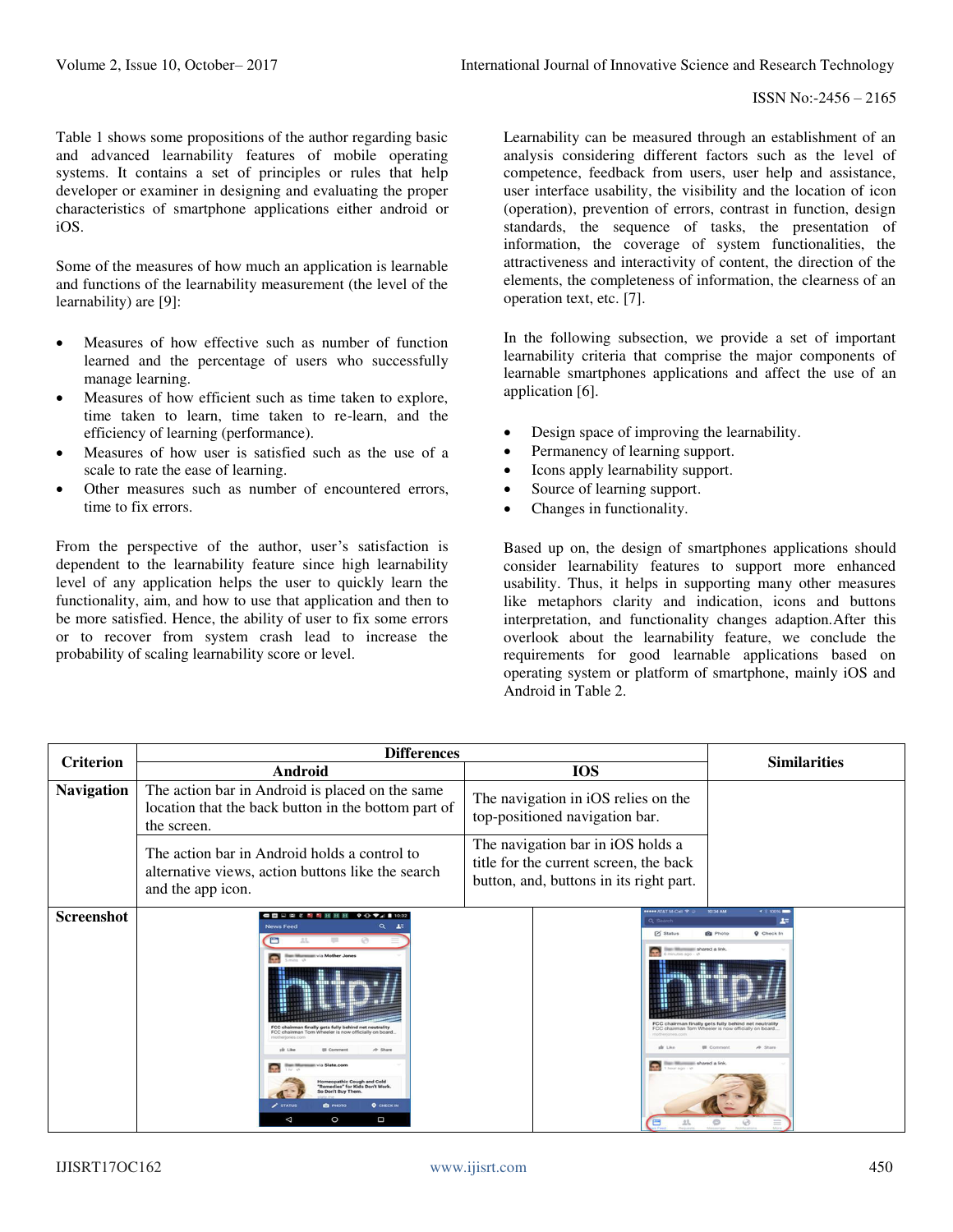| <b>Screen</b><br>logical | Both Android and iOS utilize the rest of the screen with different regions.                                                                                                                                                                   |                                                                                                                                                                                                                                                                |                                                                           |
|--------------------------|-----------------------------------------------------------------------------------------------------------------------------------------------------------------------------------------------------------------------------------------------|----------------------------------------------------------------------------------------------------------------------------------------------------------------------------------------------------------------------------------------------------------------|---------------------------------------------------------------------------|
| regions                  | The main action bar on top is only considered in<br>Android.                                                                                                                                                                                  |                                                                                                                                                                                                                                                                |                                                                           |
|                          | The content area utilizes the rest. Content area<br>also may be further partitioned into several<br>optional bars (upper,body, and lower bar). This<br>enables to split action bar from the content bar<br>and to optionally addore controls. | The rest in iOS is partitioned<br>into<br>three bars: top area, the content<br>area, and a tool area. Top area holds<br>the navigation bar, whereas tool<br>area may hold a tab bar, a toolbar,<br>or a segmented bar.                                         | Both platforms have a status<br>bar in the top position of the<br>screen. |
|                          | Android also offers the possibility of a sliding<br>drawer to show a menu hidden under the current<br>view.                                                                                                                                   |                                                                                                                                                                                                                                                                |                                                                           |
|                          | The most general approach set up optionsdiffer from one platform to another. These<br>differences strongly affect the expectations of users from the functionality of each item<br>that might be changed perapp settings.                     |                                                                                                                                                                                                                                                                |                                                                           |
| <b>Settings</b>          | Only one type of setting is considered by<br>Android. Standardly, settings of the app are<br>located inside the app itself. The name of button<br>is "settings" that islocated inside the action bar.                                         | In iOS, app settings differ than app<br>preferences; App settings can be<br>reached from system settings that<br>are not changed frequently; while<br>App preferences are configured<br>from inside the app and optionally<br>can be changed on regular basis. |                                                                           |
|                          | Android design, the other way around is adapted<br>harder than iOS.                                                                                                                                                                           | The diversity of elements and<br>options of interaction design in<br>iOSis narrower than Android.                                                                                                                                                              |                                                                           |

Based on Table 2, it seems that there are many differences between two most common operating systems of smartphones, namely iOS and Android. Therefore, the differences distinguish one system from the other in terms of learnability feature. Subsequently, the operating system with less time to remember and less time for thinking provide more popularity and demand by customers or users of that operating system. Lastly, more points of learnability go beyond Android operating system, which has an easy to use interface, familiar layout, logical organization, and reasonable real-world connection to icons and labels.

# **IV. CONCLUSION**

A set of learnability features of the applications were considered in the comparison of two common operating systems of smartphones namely IOS and android. The study included a classification of different criteria mapped into design approaches of user interfaces.The main purpose of this research was to investigate the learnability feature in smartphones considering two mentioned operating systems to evaluate the ability of each system to improve both basic and advanced learnability for users. We compared two common operating systems for smartphones applications in terms of their learnability. In conclusion, iOS platform is more learnable than Android due to the many features introduced by iOS operating system such as variety of options, consistency in design, and support of higher security.